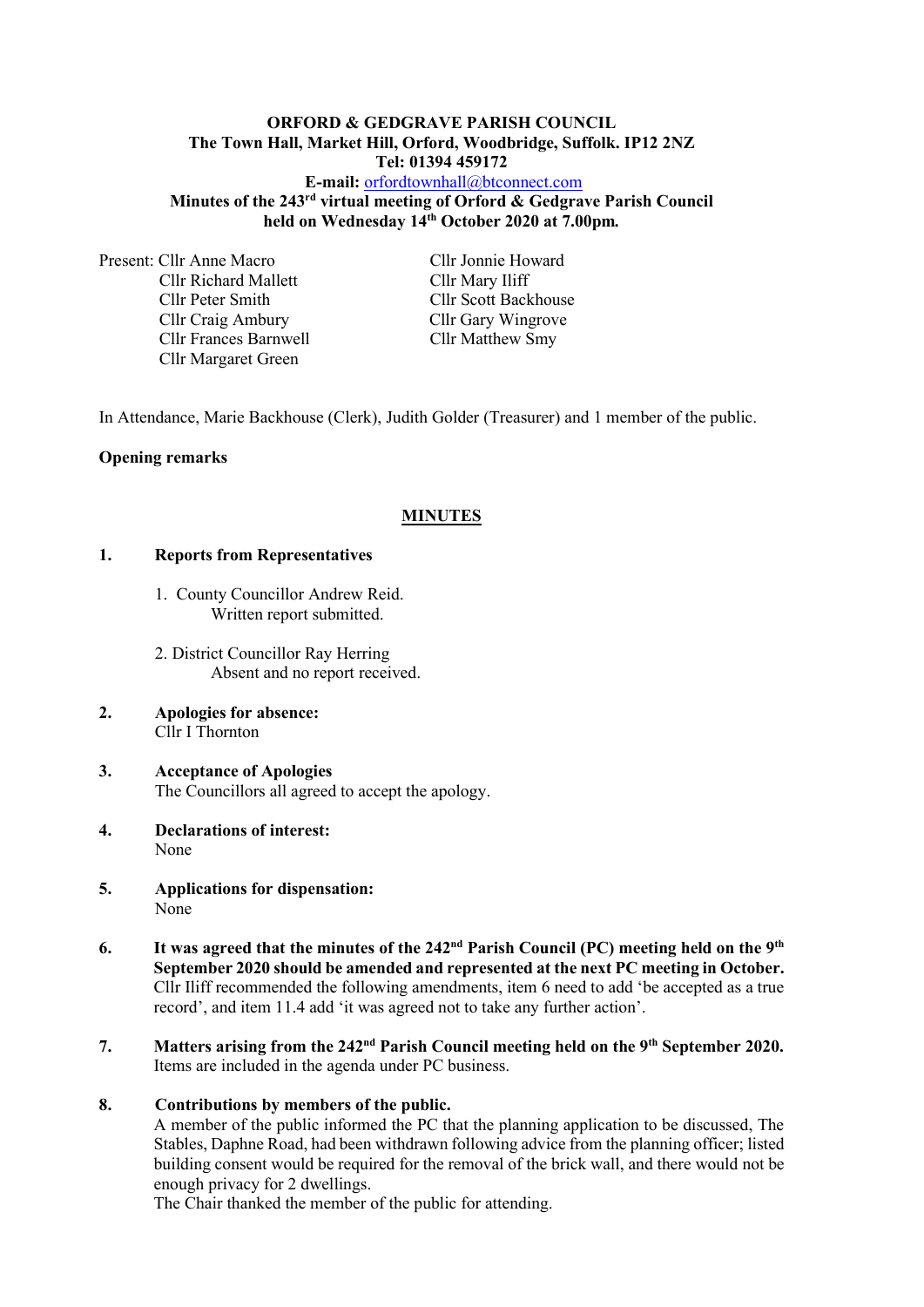1.1 County Councillor Andrew Reid.

Andrew Reid commented about a few items included within his report which had been circulated to all Councillors.

- £300,000 has been secured for the installation of electrical charging points for vehicles, if Orford could benefit from this fund, they should contact SCC. This funding is on a first come first served basis.
- The third crossing for Lowestoft called the Gull Wing Bridge, has been started.
- Sizewell  $C SCC$  are unable to support this application, due to several items including the design and environment, road and rail split for transporting equipment. At the moment 60% of the materials are going to be transported by road, some of this should be transferred to the rail line.
- Railway line SCC are working with Network Rail to produce a better rail service around Ely, Cambridgeshire.
- Boundary Commission this is in the consultation stage and the PC has  $10$  weeks to comment on this. This will mean that there will be less District Councillors in this area, although Orford will remain in the Wilford group.

Andrew Reid left the meeting at 7.24pm.

It was agreed that the report from Andrew Reid should be circulated to the Trust Clerk for her information regarding the funding of the vehicle electrical points. ACTION: Clerk to pass the report to the Trust Clerk.

## **9. Finance**

9.1 The Council received, noted, and approved the cheques and balances from  $1<sup>st</sup>$  September  $-30$ <sup>th</sup> September 2020.

9.2 The Council received, noted and approved the Quarterly Accounts to the end of September 2020.

Cllr Howard asked what the  $£75$  expenditure was in the recreation ground maintenance.

The Treasurer said that this was money spent to repair the lawnmower.

9.3 Office/Town Hall Invoice

Cllr Macro commented that the PC would be receiving the annual invoice from the NOTT for the rent etc of the office/new room. Would the PC consider asking for a reduction in the cost as a Zoom licence is now being purchased on a monthly basis, and no meetings are taking place in the Town Hall.

Cllr Iliff said that the PC has included this payment in its precept request, therefore the money has already been allocated.

After each Cllr commenting, it was agreed to pay the NOTT invoice and not to query the amount requested.

## **10. Planning**

DC/20/3419/FUL – Brambles, Rectory Road, Orford, IP12 2NN Permission requested for annex to Brambles.

Cllr Wingrove reported that he had looked through this application and he is concerned that this whole site will eventually be redeveloped.

It was agreed by all the Councillors that Cllr Wingrove would email a response to this application.

ACTION: Cllr Wingrove to email a response to the Clerk for submission to the ESC planning department.

DC/20/3121/FUL – The Stables, Daphne Road, Orford Permission requested for the subdivision of site and conversion of Coach House to form one separate dwelling. See comments in Item 8.

DC/20/3849/FUL & 3850/LBC – The Manor House, Market Hill, Orford, IP12 2LH Permission requested for a proposed new boiler flue to discharge out through new extension roof.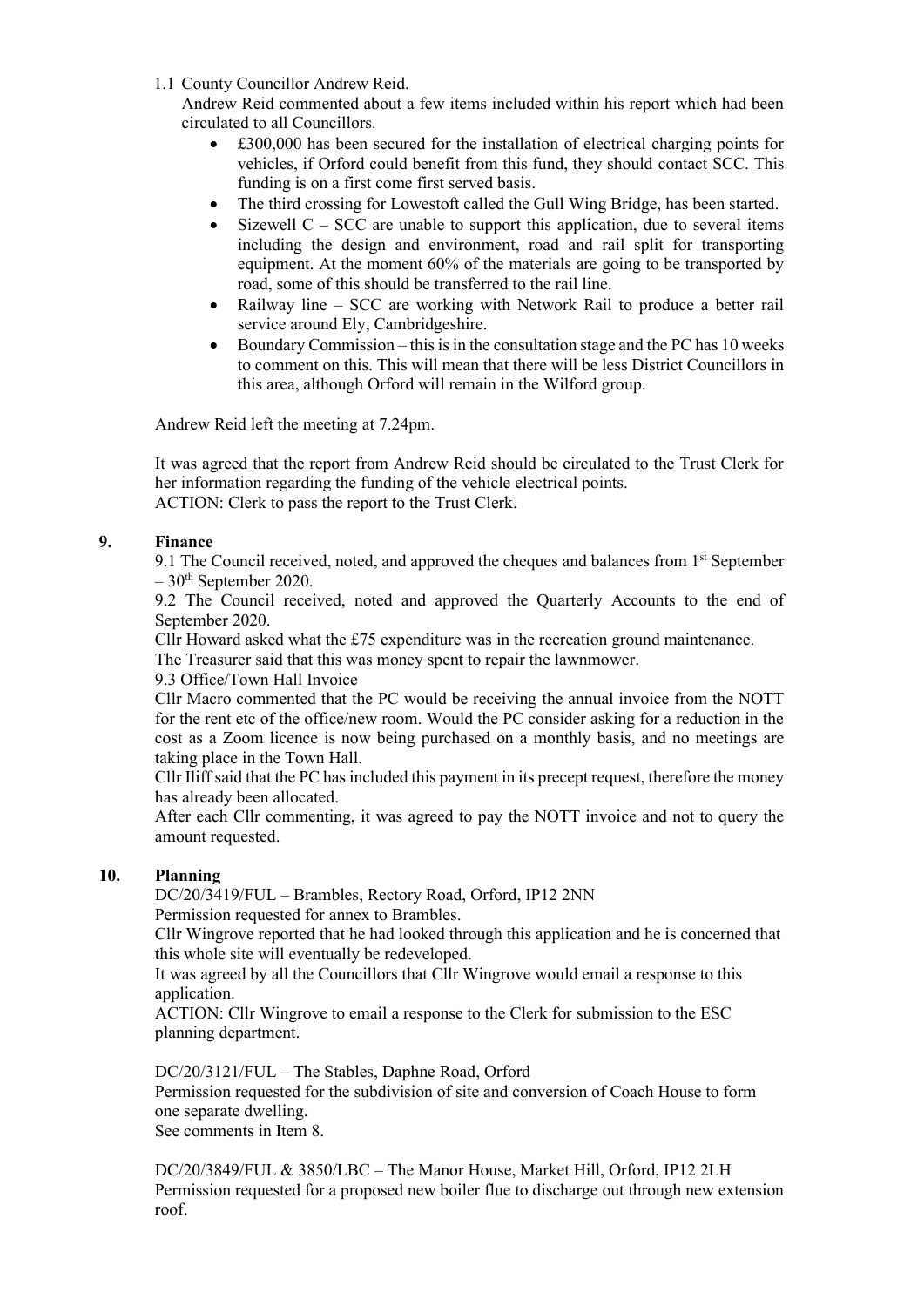Cllr Howard said that the builders and the planning officer will have suggested the site for the flue.

It was agreed by all the Councillors not to object to this proposal. ACTION: Clerk to send response to ESC

## DC/20/3860/FUL – 4 Toller close, Orford, IP12 2LR

Permission requested for a single storey rear extension onto existing single storey studio/shower structure along with change of use to domestic annex forming new habitable accommodation to be used by family members only.

Cllr Howard said that this development is out the back of the property. It should have no visual impact from the front.

It was agreed by all Councillors not to object to this proposal. ACTION: Clerk to send response to ESC

## DC/20/3905/FUL – 10 Castle Close, Orford, IP12 2LB

Permission requested for minor elevational alterations to east elevation. It was agreed that Cllr Wingrove should look at the plans and then forward a response on behalf of the PC to the Clerk.

ACTION: Cllr Wingrove to forward response to the Clerk and the Clerk to send this onto ESC.

### **Other notifications:**

Mill Close – Cllr Smith reported that this application is to go to the Planning Committee on the 27<sup>th</sup> October 2020.

## **11. Parish Council Business: -**

## **(1) Quiet Lanes update**

Cllr Barnwell reported that there is a fund of £235,000 to assist with the Quiet Lanes scheme. The PC will need to register their interest by the end of November, another letter with more details regarding registering, will be received ahead of this. There is no definite list of proposed lanes at the moment.

Cllr Macro asked if the PC were in agreement that Cllr Barnwell should continue to research the Quiet Lanes scheme. This was agreed by all.

ACTION: Cllr Barnwell to continue with research into the Quiet Lanes scheme, and to report back to the PC.

### **(2) Community Speedwatch update**

The Clerk reported that she had received confirmation that all the application forms from people interested in running the Speed watch had arrived and been approved. The next step is for a group of 5 people to be trained in using the equipment.

### **(3) Emergency Group**

Cllr Macro reported that a 'zoom' meeting has not taken place yet. As the Emergency Group is a working party of the PC, it would be an advantage to have 2 representees on the Group. At the moment Cllr Macro is the only Councillor.

Cllr Ambury volunteered to be the additional representative.

It was agreed by all that the two representatives would be Cllr Macro and Cllr Ambury. ACTION: To arrange a suitable date for a 'zoom' meeting of the Emergency Group.

### **(4) Tree, Daphne Road.**

The Clerk reported that an email had been received from the owners of a field in Daphne Road which has a Holm Oak growing over the fence into the field. Cllr Macro, Cllr Mallett and the Clerk had met with the owners to discuss a solution to the overgrown tree. Two tree surgeons have looked and quoted to undertake the work on the tree. The quotes were £150 and £894 (including VAT). It was agreed by a majority of the PC to accept the cheaper quote. ACTION: Cllr Macro to inform the lower quote company that they may proceed with the work.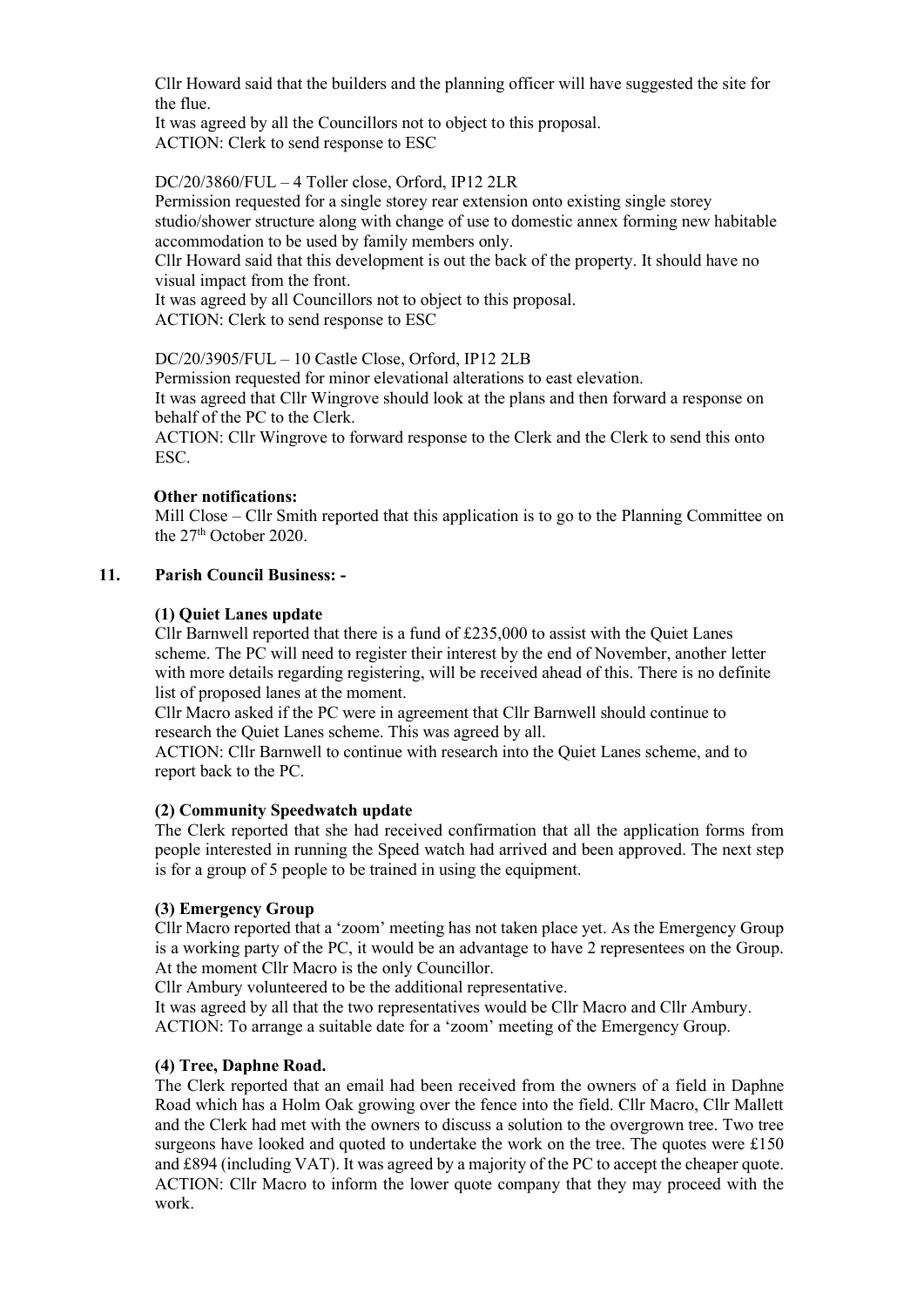#### **(5) Shop Frontage**

Cllr Smith reported that a meeting had taken place between Cllr Macro and Cllr Smith with the shop owner and the shop manager. Four issues of concern were discussed: Firstly: discarded fruit on the village green. It was felt that this should not be happening. In future a box of fruit will only be placed in the tree for the birds to try and reduce the amount the birds eat of the displayed produce. Secondly: the queues on the asphalt track was discussed. It was felt that this is difficult to change as it is due to the 2m Covid social distancing rule. There is no alternative in the present pandemic situation. The Shop is considering a barrier system to mitigate and improve the system. Thirdly: possible liability was discussed for the results of any accidents in the area of the shop's external; footprint. The owner of the shop will interrogate her insurers about this issue to clarify. Lastly the external footprint of the shop was discussed, the owner of the shop is reducing this footprint at the moment and will not use "green" village green in the future but she will need to use the asphalted areas as at present. At the moment the shop owner is considering an awning instead of the gazebo. During the winter, as is usual there will be a reduction of items outside the shop.though at present there appears to be an unusual increase in the number of tourists and therefore a greater demand in the village shop. A Cllr suggested that the PC should charge the shop a nominal amount for the use of the village green. Adverse possession has been mentioned. Cllr Barnwell said that adverse possession may arise where someone uses a piece of land for a period of years without the owner's permission.

Cllr Smith asked if the PC was satisfied with the outcome of the meeting and the need for regular meetings with the shop owner and manager. All the Councillors were in favour of the outcome and agreed that the Council and the village shop should work together in the future to the mutual benefit of the community.

ACTION: Regular meetings to take place with the shop owner or manager.

Cllr Howard asked if there was any update on the Garage. Cllr Smith said there was no further progress with the site. The need to tidy and possibly board the site has been discussed previously with the owner as the site is becoming increasingly dilapidated. but no one has been able to talk constructively about this with the owner to date. Cllr Smy said that it is the site owner's responsibility to keep it safe and secure. Some children have been seen in the fenced area. ACTION: Cllr Macro to give Cllr Howard the contact number for the garage owner and Cllr Howard to talk about the need to tidy the site and to ensure it is safe and secure.

#### **(6) Planning white paper (7) Neighbourhood Plan**

Cllr Smith reported that he has now read the consultation paper. The village will be at risk of developments if this paper goes ahead. It is important that the PC reconsiders the need for a Neighbourhood Plan. The cost of producing a Neighbourhood Plan is a concern, but we need to ensure the PC mitigates the risk of developments.

Cllr Barnwell commented that the Neighbourhood Plans had been mentioned at a couple of meetings she had attended, if one was in place ESC would need to consider it when assessing a planning application. Although it is costly to undertake.

It was agreed by all that Cllr Smith, Cllr Howard and Cllr Barnwell should work together to research a Neighbourhood Plan.

The Treasurer commented that the PC are due to look at a budget for the next financial year, the Neighbourhood Plan cost could be considered.

ACTION: Cllr Smith, Cllr Howard and Cllr Barnwell to do some research into a Neighbourhood Plan. This should be placed as an item on the agenda for next month. An estimated cost should be sent to the Treasurer for consideration on the budget.

#### **(8) Pump Street**

Cllr Macro said that there is no update on this.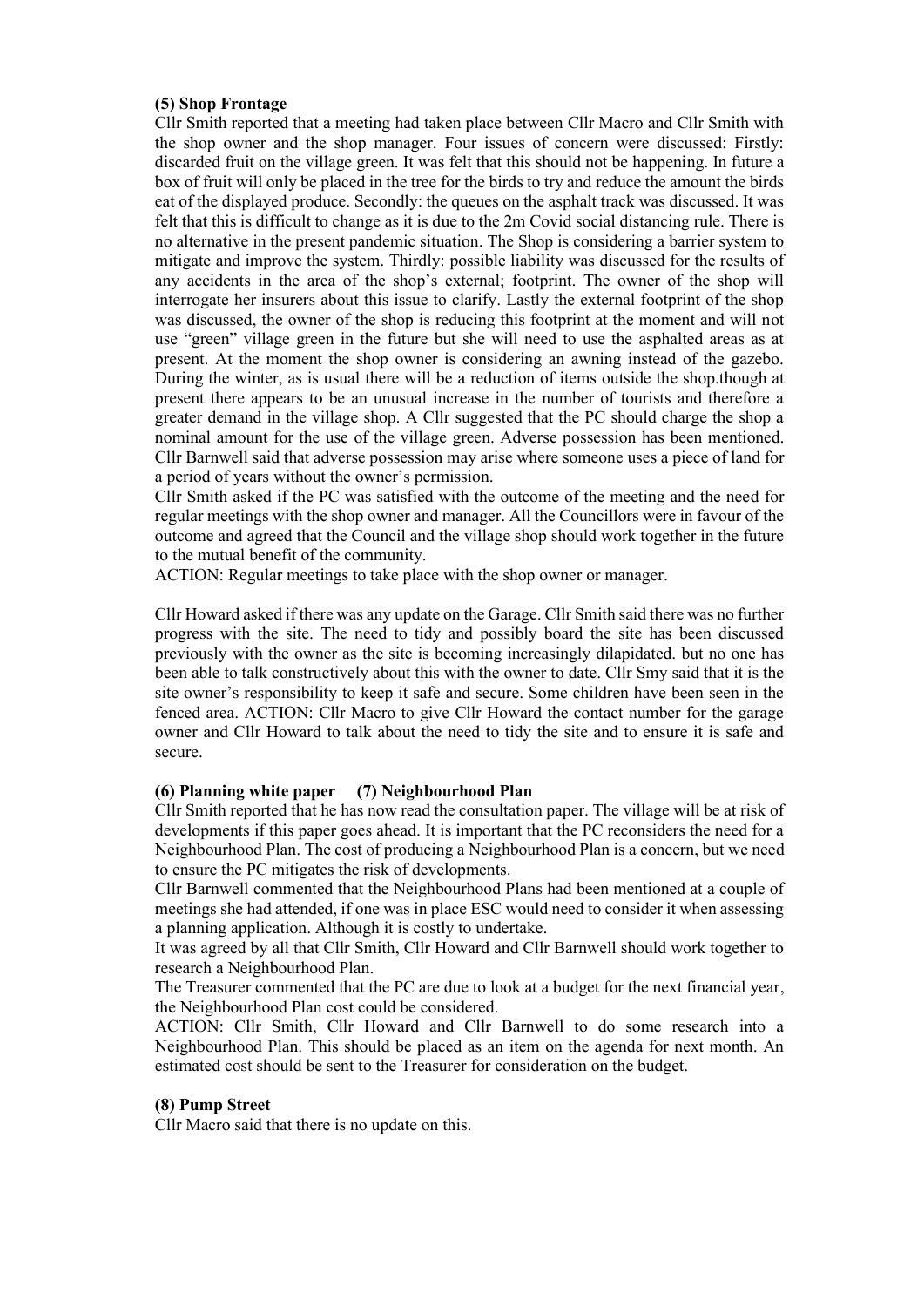### **(9) Play area safety inspection**

The Clerk summarised the main points of the inspection. The fence, kissing gate, bollards, Royal Mail Van, Roundabout, and Double Air Walker needed to be monitored. The matting needs covering under the zip wire, and the wet pour needs repairing.

ACTION: Clerk to meet with the Groundsman to discuss the inspection.

Cllr Macro to notify the fence supplier of the need to sort the bolts on the fence.

## **(10) Recreation Ground – dragon's teeth**

The Clerk reported that a price had been sought to replace the dragon's teeth on the recreation ground. It is around £250, with £25 delivery cost.

Andrew Reid had offered to assist with the cost, the PC agreed for the Clerk to contact him with the cost. In July 2019 it was agreed that the Groundsman would replace these. ACTION: The Clerk to contact Andrew Reid about funding for the dragon's teeth.

## **(11) Climbing dome**

Cllr Macro read out a document that she had written relating to the Climbing Dome.

*'When I was asked to come back as Chairman, I had a meeting with the Clerk to see if there was anything that I needed to do or carry on. I was told that the previous Chair had started to get quotes to replace the fencing around the Play-area. I then spoke to the Treasurer and was told that as the PC had spent very little, and if I wanted to carry on and purchase the fence there was money available.*

*I then received an email from a play equipment company with their sale items included. This was forwarded to the Clerk, after discussions we decided to look into a Climbing Dome. I again spoke to the Treasurer, I told her I would do my very best to get donations or grants to cover as much as possible but, if needed, how much did she feel we could put towards this. I was told up to but no more than £3000.*

*The Clerk then wrote to six charities/businesses, we have heard from three and expect to hear from the rest any time soon, then we can approach Suffolk Community Fund for a top up grant of up to £2000. It is only then we need to decide, if we need to top up or if we want to top up.*

*At no time has any PC money been allocated to the Dome and we have at no time placed an order.'*

There are two options regarding the climbing dome, either the PC continues to fund it externally or the funds that have been received are returned.

7 Councillors said that the PC should continue to source the funding for the climbing dome as so much work has already been put into this.

Cllr Smy said that the Cllrs should be aware of all the advice that the Treasurer gives regarding the finances, and then it gives the Cllrs all the options that are available to them.

Cllr Iliff reported that the Climbing Dome was placed in the Village Voice before it went to a PC meeting to be voted on.

Cllr Macro apologised for this, and reiterated that she was not going to spend any PC money on the climbing dome, she hopes to fund it all with funding from external sources.

Cllr Smith said that there appears to be 2 issues, the first is the need for total transparency, and the second is the funding for the Traffic Management and the dome. The traffic management should have a fund to help with costs that may be incurred in the future. The Market Hill is particularly bad for parking issues.

The Treasurer suggested that there is a separate designated fund for the Traffic Management, which may be added to each year. This was agreed by all the Councillors. ACTION: A designated fund to be set up for Traffic Management.

## **(12) Re adoption of policies.**

It was agreed by all the Council to re-adopt the Data Protection Risk Assessment, Data Protection Statement, Subject Access Policy and Subject Access Request.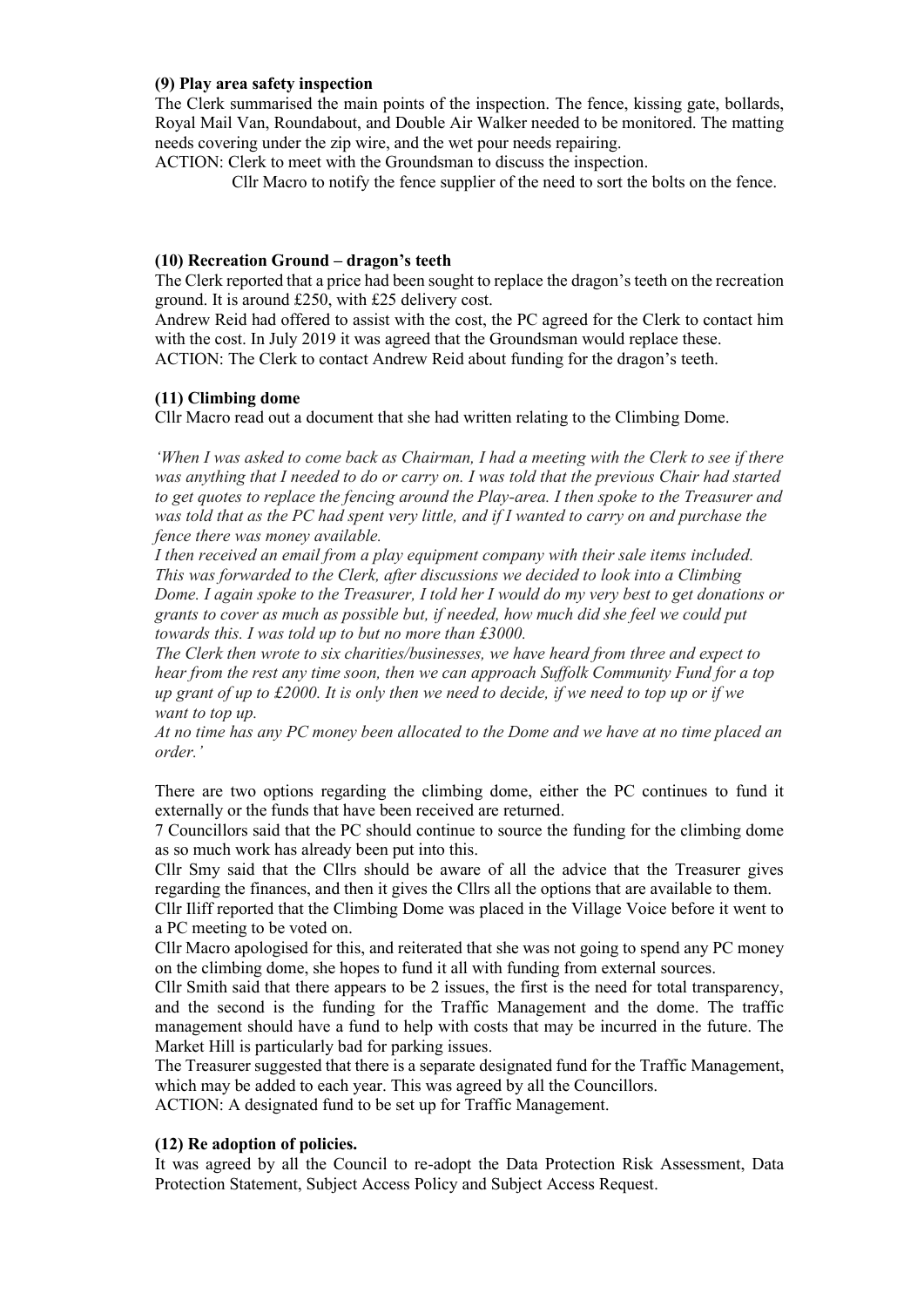## **(13) Sizewell C**

Cllr Smith reported that the PC was now registered to comment on the Sizewell C development.

### **(14) Internal & External Audit**

The Clerk reported that the internal audit report comments include; detailed list of payments to be included on the website with the minutes; when adopting the General Power of Competence the reasons for this should be noted in the minutes, for example qualified Clerk and number of elected Councillors; ensure the internal control statement includes a full audit trail from authorisation of invoice to payment; ensure budget discussions properly assess the amount spent in the previous years, assess level of income, provide for contingencies and consider the need for reserves.

The External Audit recommends budgeting controls and risk management. It has been discussed that we should agree payments to be made not payments that have been made.

The Treasurer commented that Cllr Smith was going to undertake looking through the financial paperwork using the internal control statement. Due to Covid restrictions this has not taken place.

ACTION: Cllr Smith and the Treasurer to meet socially distanced in the Town Hall to begin going through the internal control statement.

#### **(15) Draft Minutes**

The Clerk said that the draft minutes had been placed in the noticeboard for some time. This was a result of a comment made by a resident, who said if the PC meets in November it would be January before the village were aware of what had been discussed and any decisions. At the time it was agreed for draft minutes to be placed in the noticeboard, clearly marked draft. After some discussion it was agreed that only minutes approved at a Full Council meeting would be displayed in the noticeboard.

ACTION: Clerk to place agreed/approved minutes in the noticeboard, after each meeting.

#### **(16) Traffic management**

Cllr Smith suggested that a separate account did not need to be opened for the funding, but it could be a designated pot of money.

Cllr Barnwell asked what the PC are looking at, what do they suggest needs doing. Would SCC Highways undertake some of the cost and work.

Cllr Smith said that Andrew Reid would undertake some of the cost, but many villages have a Traffic Management Plan. The Traffic Management group would provide informed information to the PC. In July 2018 a letter was sent to David Stiff and this included some recommendations. Some of this work has already been completed, re-lining some of the village.

Cllr Mallett commented that the parking at the school is dreadful, and someone almost got run over.

The Treasurer said that in Munday's Lane the pavement has become part of the road when vehicles need to pass each other.

Cllr Ambury proposed that there is a Traffic Management Group, this was seconded by Cllr Smith and agreed by all.

ACTION: The Traffic Management Group (Cllr Smith, Cllr Howard and Cllr Backhouse) to meet and begin to look at a plan for the village. This plan should then be fed back to the PC.

### **(17) Adobe Acrobat Pro**

The Clerk reported that she has spoken to the other Councils she works for about the software. This would enable the Clerk to change a PDF document to an accessible document to place on the website. The cost for this is £180 per year, shared three ways this would be £60 each. Cllr Howard proposed that the Clerk has the software, this was seconded by Cllr Smith and agreed by all.

ACTION: Clerk to organise the Adobe Acrobat Software.